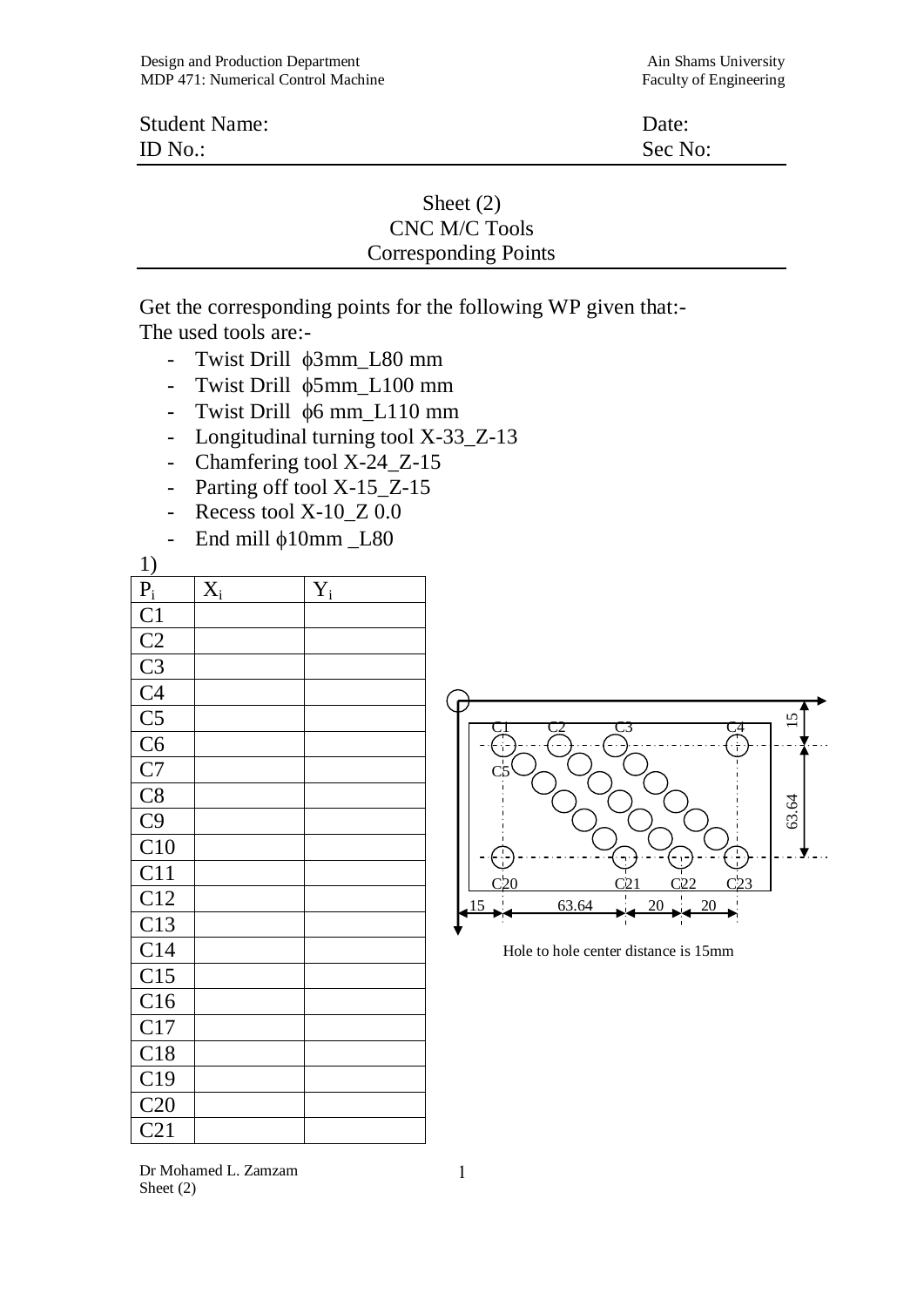## Design and Production Department Ain Shams University<br>
MDP 471: Numerical Control Machine Faculty of Engineering MDP 471: Numerical Control Machine

| $\cap$           |  |
|------------------|--|
| $\cap$<br>ں سے ر |  |

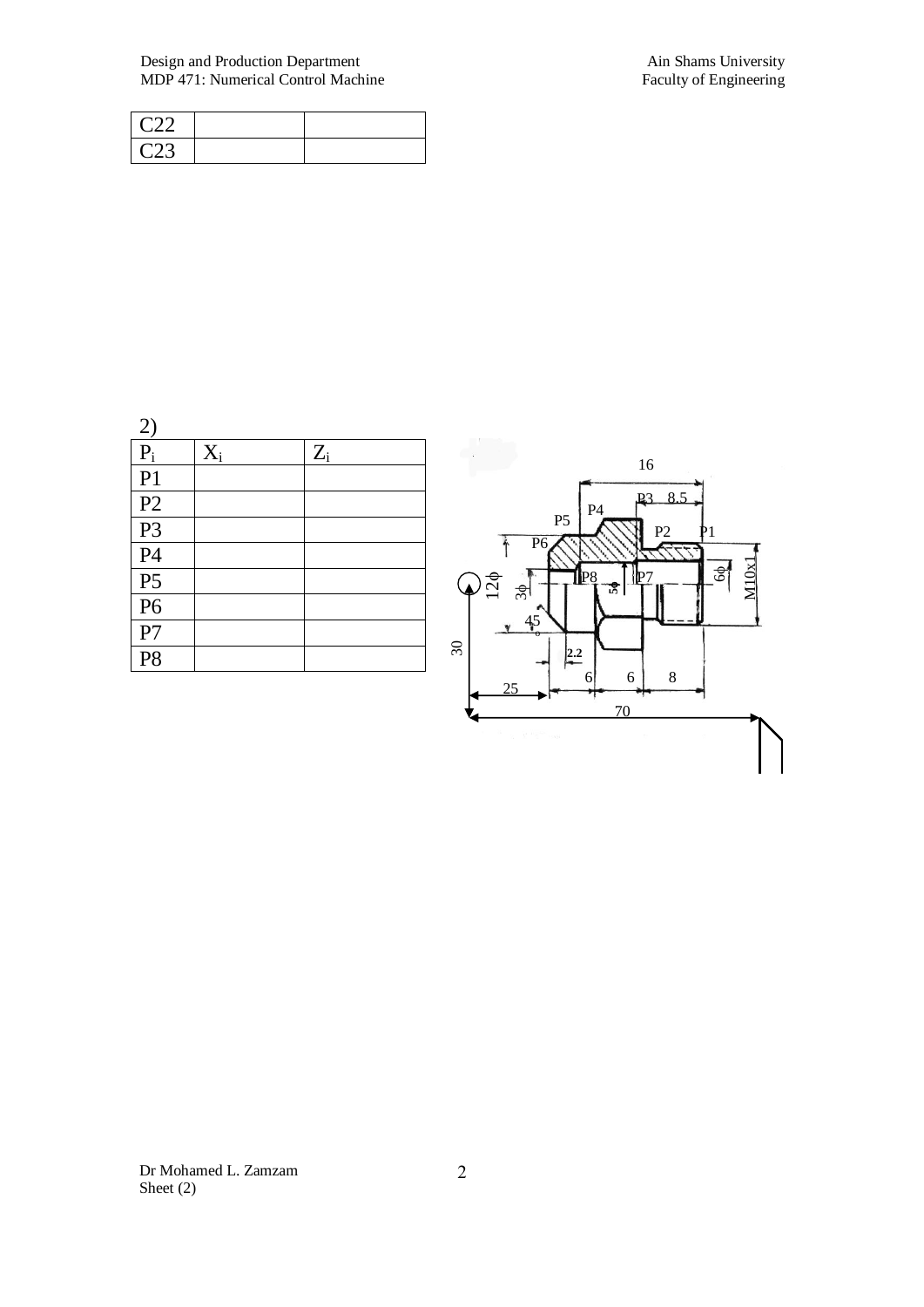| 3)                              |             |       |                                                              |
|---------------------------------|-------------|-------|--------------------------------------------------------------|
| $\mathbf{P}_{\mathrm{i}}$       | $X_{\rm i}$ | $Y_i$ |                                                              |
| P1                              |             |       |                                                              |
| P2                              |             |       |                                                              |
| P <sub>3</sub>                  |             |       | 64                                                           |
| P <sub>4</sub>                  |             |       |                                                              |
| P <sub>5</sub>                  |             |       | W<br>$\frac{15}{1}$<br>$\blacksquare$<br>Ħ<br>$\blacksquare$ |
| P <sub>6</sub>                  |             |       | $\frac{1}{\sqrt{10}}$<br>$\overline{\mathbb{L}}$             |
| ${\bf P}7$                      |             |       | 100                                                          |
| $\mathbf{P}8$                   |             |       |                                                              |
| $\mathbf{P}9$                   |             |       | 64<br>R5<br>P<br>r                                           |
| P10                             |             |       | P2                                                           |
| P11                             |             |       | C)<br>20<br>26                                               |
| P12                             |             |       | P13<br>P14<br>C9                                             |
| P13                             |             |       | $\frac{26}{5}$<br>$80\,$<br>$\overline{4}$                   |
| P14                             |             |       |                                                              |
| P15                             |             |       | f<br>$\frac{1}{2}$<br>P9                                     |
| P16                             |             |       | ↑<br>$\frac{2}{1}P4$<br>P <sup>3</sup>                       |
| C1                              |             |       |                                                              |
|                                 |             |       | $Fig. -1-$                                                   |
| $\frac{C2}{C3}$ $\frac{C4}{C5}$ |             |       |                                                              |
|                                 |             |       |                                                              |
|                                 |             |       |                                                              |
|                                 |             |       |                                                              |
| C7                              |             |       |                                                              |
| C8                              |             |       |                                                              |
| C9                              |             |       |                                                              |